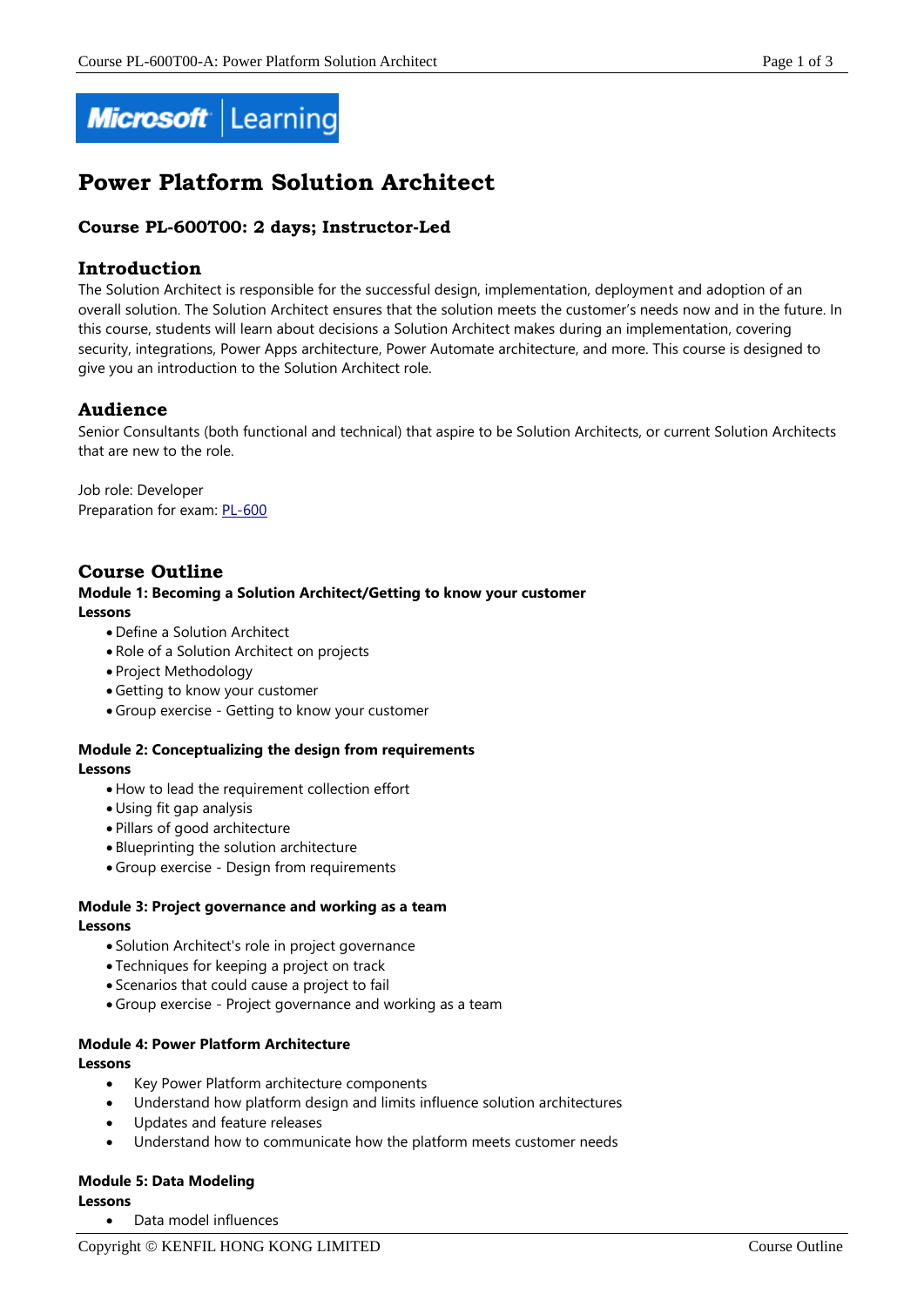- Data model strategy
- Data types
- Data relationships
- Group exercise Data modeling

#### **Module 6: Analytics and artificial intelligence Lessons**

- Planning and evaluating requirements
- Operational reporting
- Power BI
- Enterprise BI
- Pre-built insights and custom AI

#### **Module 7: Power Apps Architecture**

**Lessons**

- Discuss options for apps and how to choose where to start
- Discuss app composition options
- Using components as part of your app architecture
- Considerations for including Portals as an app in your architecture
- Group exercise Power Apps Architecture topics

#### **Module 8: Application Lifecycle Management (ALM)**

**Lessons**

- Microsoft vision and Solution Architect's role in ALM
- Environment strategies
- Defning a solution structure for your deliverable

#### **Lab : ALM Hands-on Lab**

#### **Module 9: Power Automate Architecture**

#### **Lessons**

- Discuss options for automation and custom logic
- Review considerations for using triggers and common actions
- Explore using Business Process Flows (BPF) to guide users through business processes
- Group Exercise Evaluate scenarios for Power Automate usage

## **Module 10: Security Modeling**

**Lessons**

- Solution Architect's role in security modeling
- Discovery and learning your client's environment
- Controlling access to environments and resources
- Controlling access to CDS Data
- Group Exercise Security Modeling

## **Module 11: Integration**

**Lessons**

- Solution Architects role in Integrations
- What is an integration and why do we need it
- Platform features that enable integration
- CDS Event Publishing
- Scenarios for group discussion

## **Module 12: Dynamics 365 Applications Architecture**

**Lessons**

- Solution Architect's role when deploying Dynamics 365 apps
- Architecture Considerations for primary apps
- Group Exercise App specific working groups evaluate requirements

#### **Module 13: Testing and Go Live**